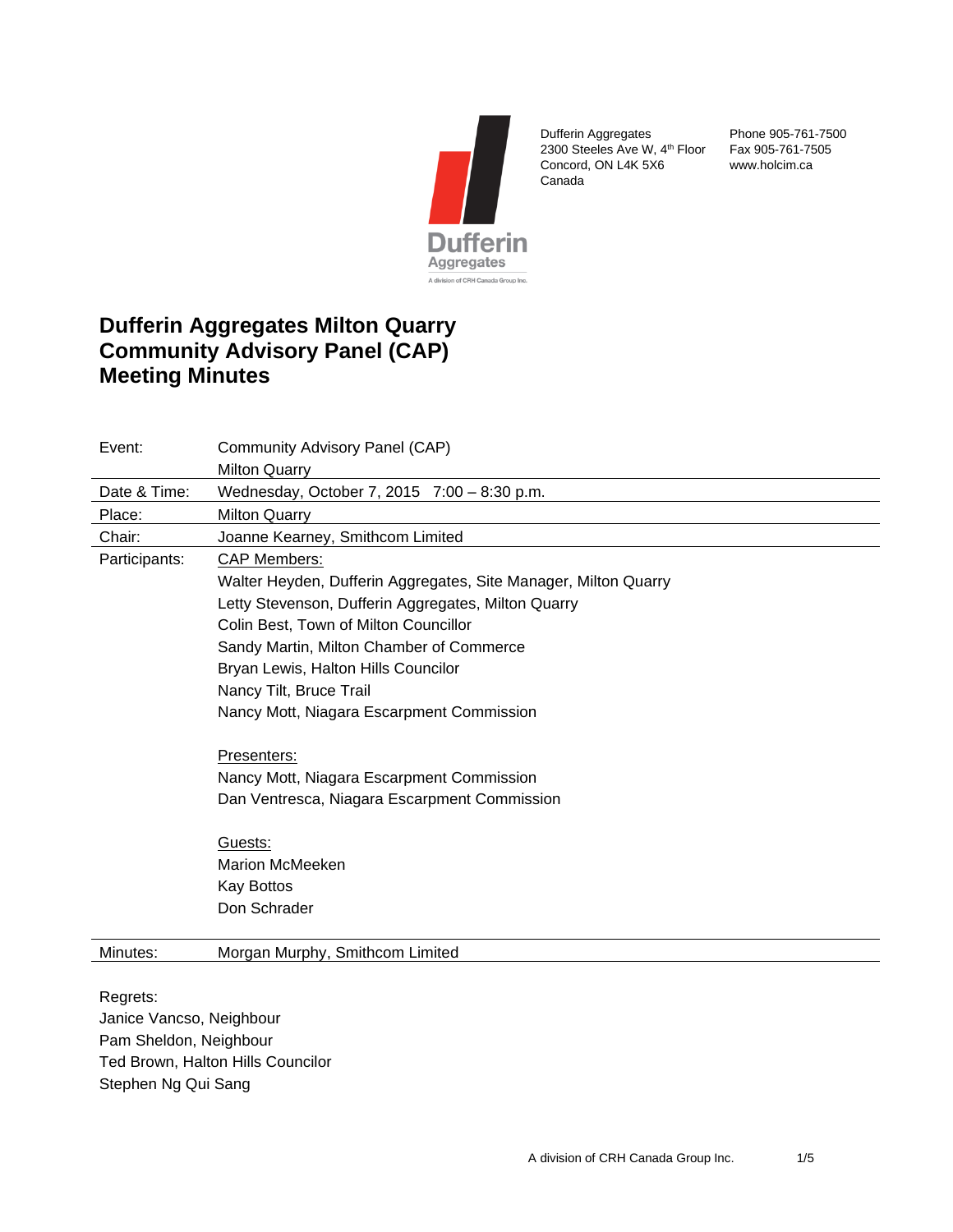# **Minutes**

**Joanne Kearney** asked guests to please remove themselves for a brief in camera session.

In camera session, Joanne Kearney calls the meeting to order. Meeting formally opened.

Joanne Kearney discusses with CAP members the CAP terms of reference regarding attendance and guests.

In camera session closed, guests invited back in.

## **Review and Approve June 3rd Minutes**

- Colin Best motions approval
- Bryan Lewis seconds the approval

#### **Nancy Mott Presentation**

- Nancy discusses the Niagara Escarpment Commission (NEC)
	- o Geology and ecology
		- Discusses the ecological wonder of the NE
	- o History
		- 50s/60s concern of growth and development of the escarpment
		- 1973 Planning and Development Act created to administer the Niagara Escarpment Plan
	- o Roles and Responsibility
		- Development control
		- **Process plans amendments ex. New quarries**
		- Commenting Agency on provincial and municipal land issues
		- Environmental monitoring
		- Partnership, stewardship, outreach to councils, schools, conferences
		- UNESCO Biosphere Reserve Designation
			- Periodic reviews, biodiversity summits
		- NEBR Forest Biodiversity Monitoring
	- o Contact
		- [www.escarpment.org](http://www.escarpment.org/)
		- How to apply for development permit
		- Is my property in the NEP?
		- Dark skies, tourism information
		- NEC policies
- Dan Ventresca gave a GIS presentation
	- o Milton quarry one of the largest on the NE
	- o Overview of other aggregate operations in the area
	- o Operation for 50 years, some parts now being rehabilitated

**Formal Presentation ends**. Joanne Kearney opens the room for questions.

**Bryan Lewis:** How do licensing changes work?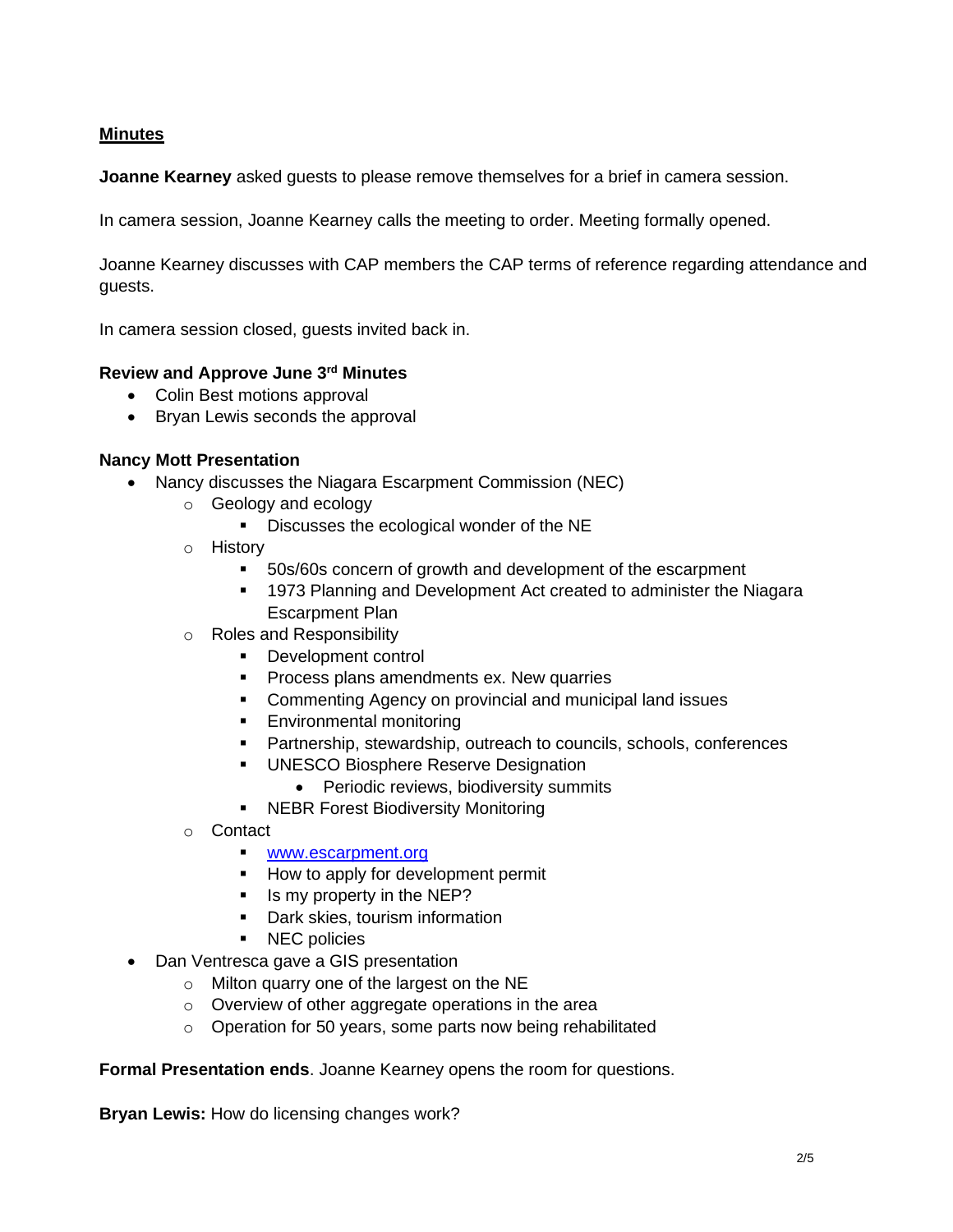**Nancy Mott:** We look at the designation in the Plan. We evaluate the criteria and try to see what we what is the most appropriate designation based on the designation criteria, the characteristics of the property after extraction and the proposed after use.

**Colin Best:** I am a member of HAAC, would you be open to a fill operation to return it to previous use?

**Nancy Mott:** We have considered that. It is desirable to return the land to its original agricultural potential. We did a Discussion Paper as part of the review of the agricultural rehabilitation policies during the Co-ordinated Provincial Plan Review on this. It is important to note that it may not work in all situations. For example, in a quarry where you have gone below the water table.

**Colin Best:** Will connect with Nancy to learn more

**Marion McMeeken:** Discussion about making former quarries known?

**Nancy Mott:** We are not in the driver seat on decision-making that may take place with making former quarries known. I encourage you again when the Ministries come out with changes in provincial plans to get your voices heard.

**Bryan Lewis:** Comment about processes for living in the NEC.

**Nancy Mott:** Some real estate agents are good at knowing our policies and working with us. We want to work with the public. Folks need to inquire before building if they need to get Development Permits from us. Thank you.

# **Presentation ended. Committee Discussion/Open Forum**

**Bryan Lewis:** Details requested regarding blasting after 6pm a couple of months ago.

**Walter Heyden:** Discussed why the blast off after 6pm. Due to a technical issue with blast explosives and due to a big lingering storm, the blast was programmed for 5:50pm and went off at 6:12pm. Explained this was a rare incident done to mitigate safety risks

**Bryan Lewis**: Concern is that the public has no idea when this happens

**Walter Heyden:** Issued 5 minute warning at 5:50pm. Explained this was a one off situation when it blasted after 6pm due to a technical issue and safety issue with the storm.

**Bryan Lewis:** Mentions the police road blitz. Police commended Dufferin's efforts to assist in overloading and tarping issues.

**Sandy Martin:** Were they pulling over random trucks?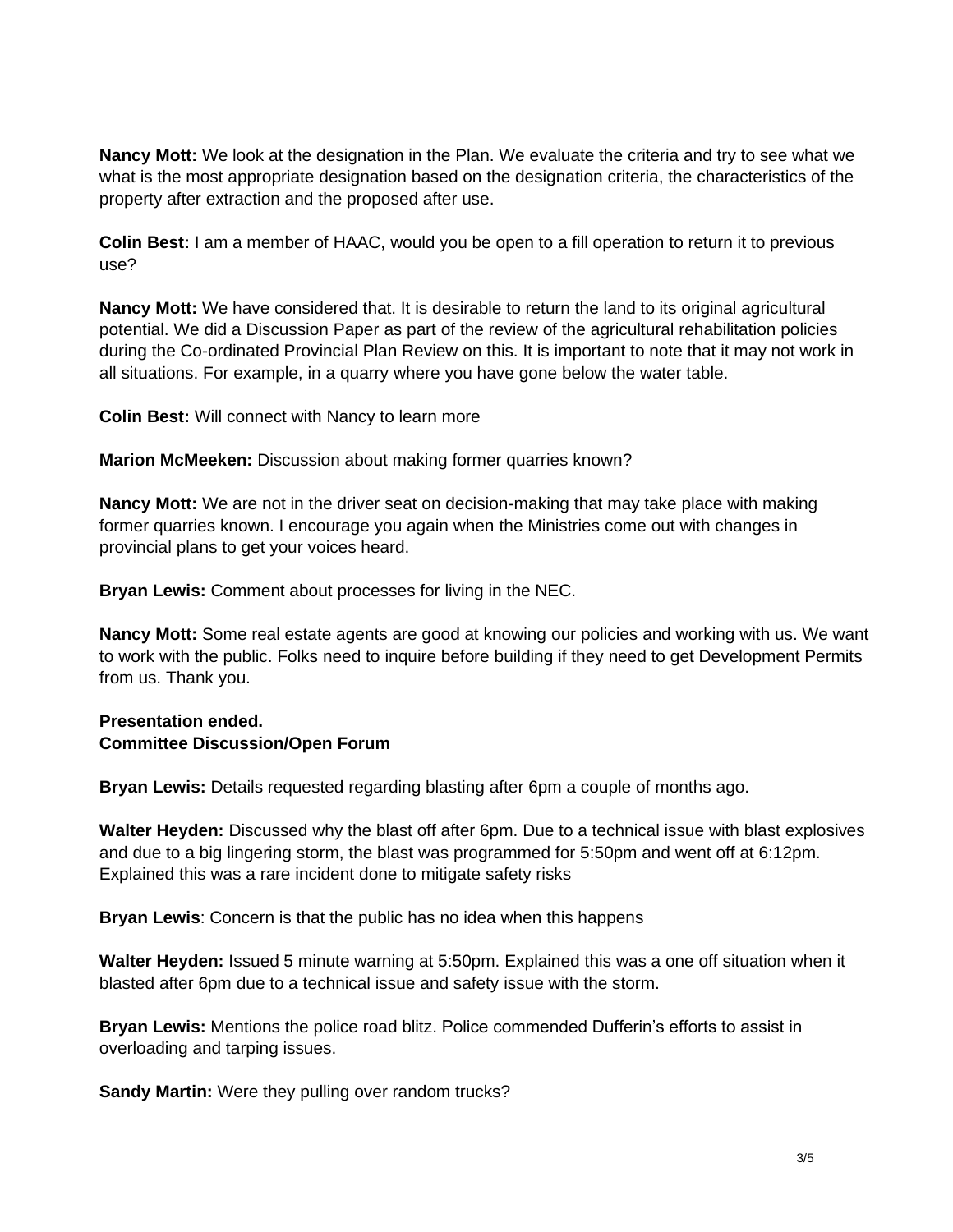**Bryan Lewis:** Random cars, motorcycles, trucks etc.

**Sandy Martin:** Concern about only highlighting the bad.

**Bryan Lewis:** The statistics will show a breakdown.

**Walter Heyden:** Reminds CAP of the ongoing issue with trucks and arriving on site with empty gas tank and then filling up outside the quarry after they are weighed and provided a weight ticket. Dufferin can only control what goes on inside the quarry. Mentions surveillance system for tarping area.

**Walter Heyden:** Mentions the two police blitzes with tarping recently. They are intended to be informational. 1 at Acton and 2 in Milton this year.

**Bryan Lewis:** Informs CAP of another blitz coming in Acton. Informs CAP of TAPMO, an organization looking into the effects of inhaling of dust products in a quarry.

With no further questions from the CAP members, **Joanne Kearney** opened the floor to questions from guests.

**Marion McMeeken:** Witnessed a blast on the Halton Hills site recently. Quite surprised to feel the house move. The owner said he has not heard a response from Dufferin yet.

**Walter Heyden:** It was a ramp blast in a new part of the quarry. Testing a new technique. In regards to results, we should have them in few weeks. Explained 'decking' and blast process.

**Bryan Lewis:** Would it be a beneficial for CAP to go see the blast and understand it better?

**Walter Heyden:** New CAP members to discuss trip to view a blast. Blasting will stop likely at the end of November, subject to weather. Walter to provide operations update next meeting.

**Bryan Lewis:** Requested update on 5 Sideroad project.

**Walter Heyden:** Reported the program is doing well.

**Bryan Lewis:** Reported statistics from police blitz. 458 vehicles were pulled over, 162 were taken out of service which means 35% were taken off road. 24 sets of licenses seized and 316 charges.

**Joanne Kearney:** No further questions. Next meeting for December 2nd. As a reminder, if guests are gong to attend, we need 1-week notice with your topic so we can be prepared to answer questions.

### **Agenda Items for Next Meeting:**

- 1) Update on 2015 operations
- 2) Change in Ownership Update